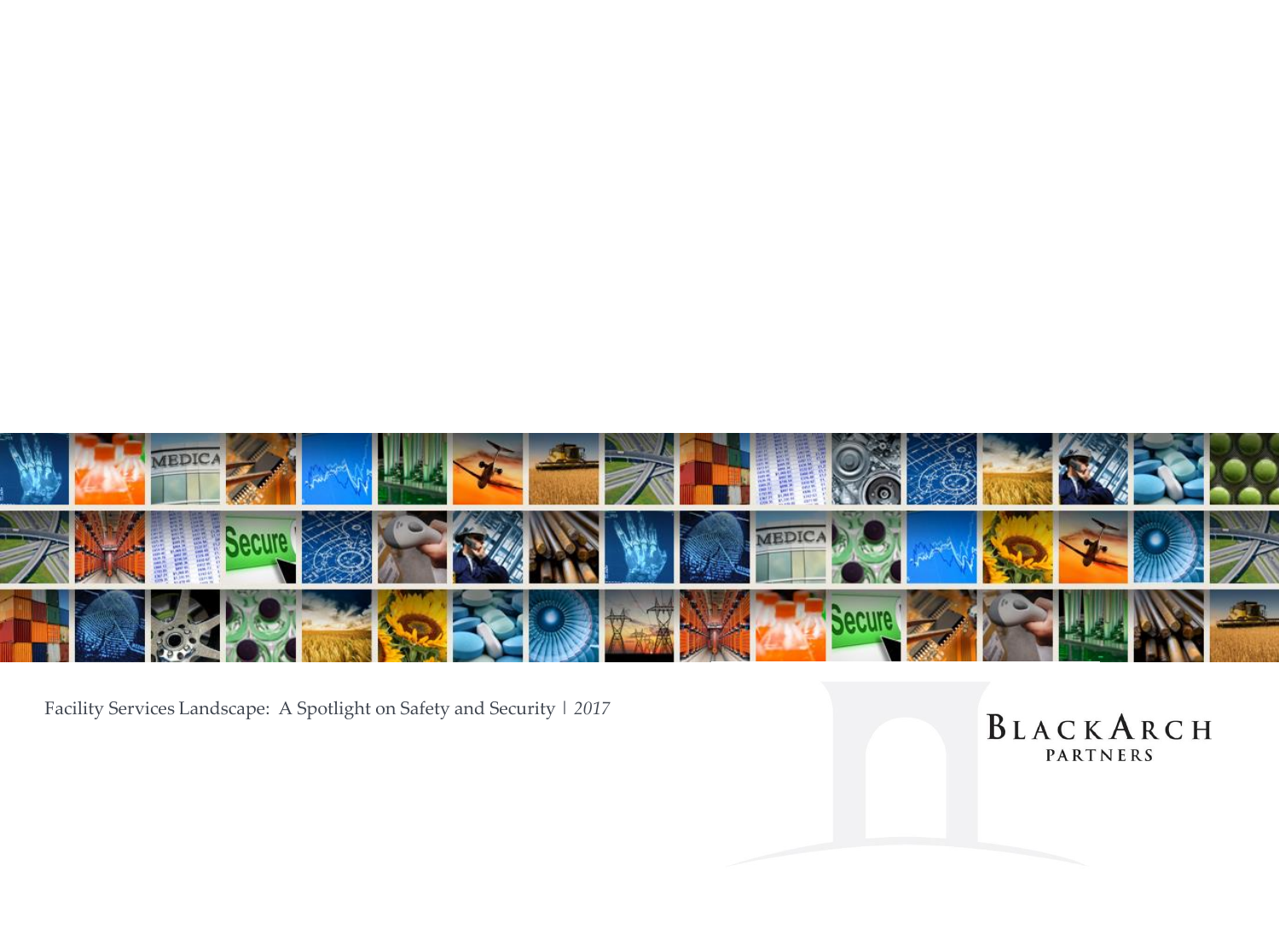# GROWING INFLUENCE OF SAFETY & SECURITY

*Migrations to safety and security themes are prominent across a number of end markets and diversified service providers*



*"Building value for your buildings, facilities and business"*



*"A solution for every facility" "Always There"*





*"Let us help you secure your world"*



*"Enhance Image. Avoid Risk."*



*"We produce products that increase the safety, security and productivity of workers, facilities and systems around the world"*



a vital part of your world

*"Advancing safety and security worldwide"*



*"Protecting People. Reducing Risk. That's Stericycle."*



*"Identify and Protect Premises Products and People"*

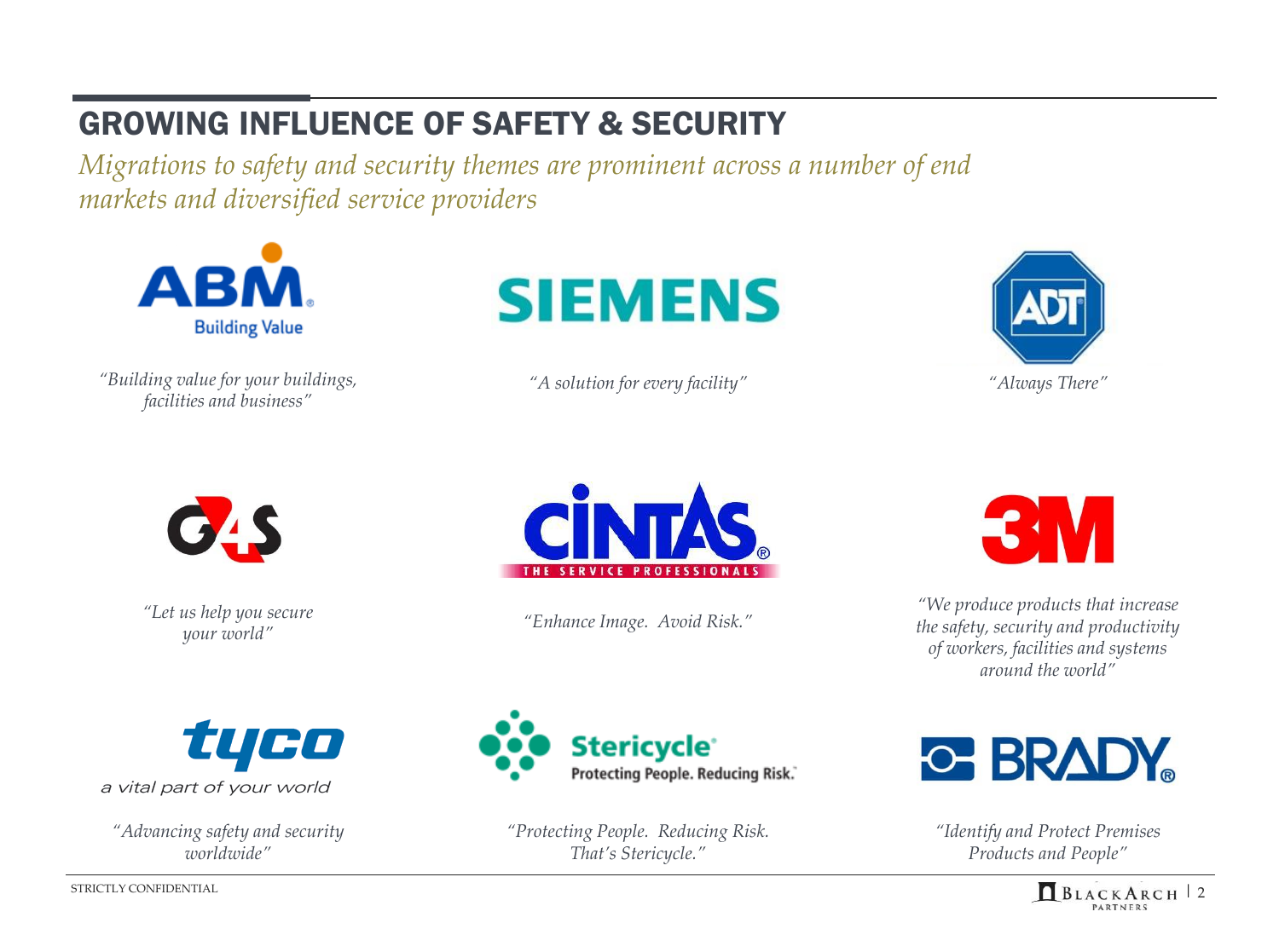# BLACKARCH'S FACILITY SERVICES PERSPECTIVE

*Service providers span a broad range of outsourced functions*



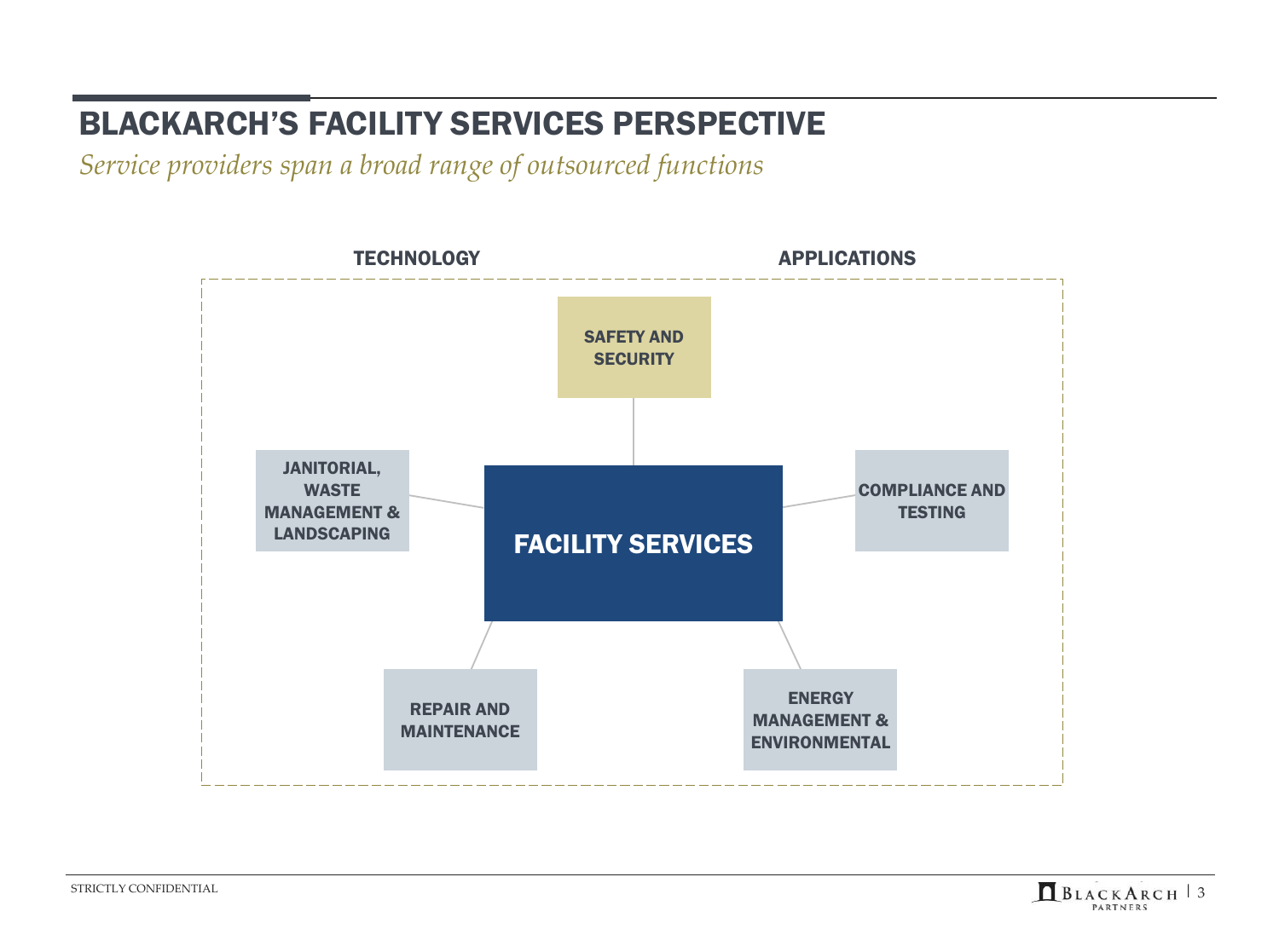### THE SAFETY AND SECURITY LANDSCAPE

### TECHNOLOGY APPLICATIONS & IP ENABLEMENT

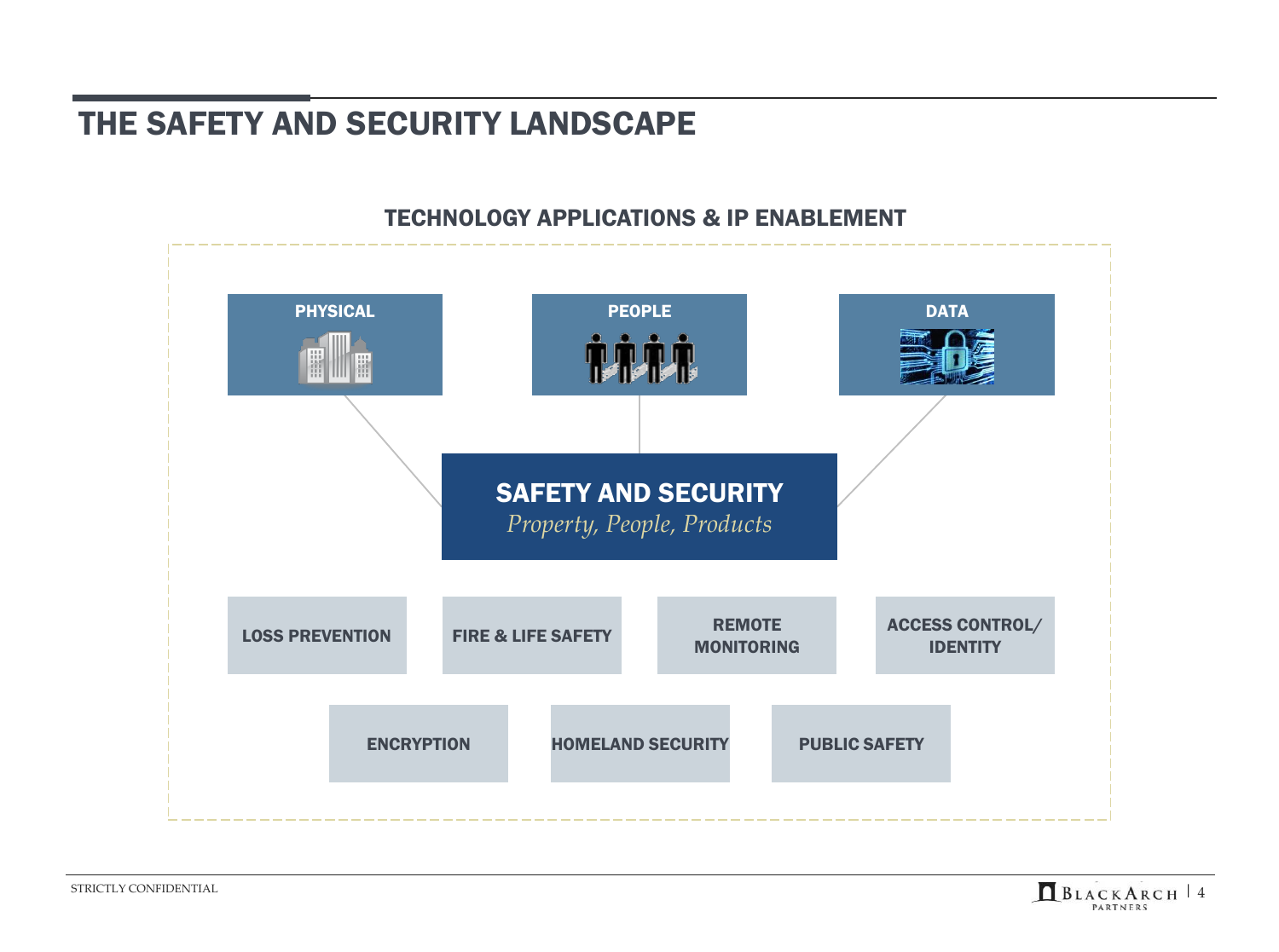### SECURITY FOR THE NEXT DECADE

HEIGHTENED FOCUS ON SAFETY AND SECURITY

PRODUCT AND TECHNOLOGY INNOVATION

B2B INFLUENCED BY B2C PREFERENCES

MELDING OF SECURITY WITH IT

THE GREAT RECESSION/PUBLIC SECTOR BUDGETS

*Growing complexity*

### IN REACTION TO MACRO TRIGGERS, OPERATORS ARE EVALUATING HOW THEY VIEW SECURITY FUNCTIONS



Strategic vs. siloed

Outsourcing of non-core functions

Expense reduction

Operational control

Compliance

#### PROVIDER RESPONSE

*Convert from single purpose sale to solution*

*Develop end market specialization*

*Increase data collection and analysis*

*Grow emphasis on managed services*

*Develop standards and integrate with enterprise systems*

*Consider mobility / remote options*

SECURITY PROVIDERS ARE INTEGRATING MULTIPLE SERVICES AND TECHNOLOGY INTO A COMPREHENSIVE SOLUTION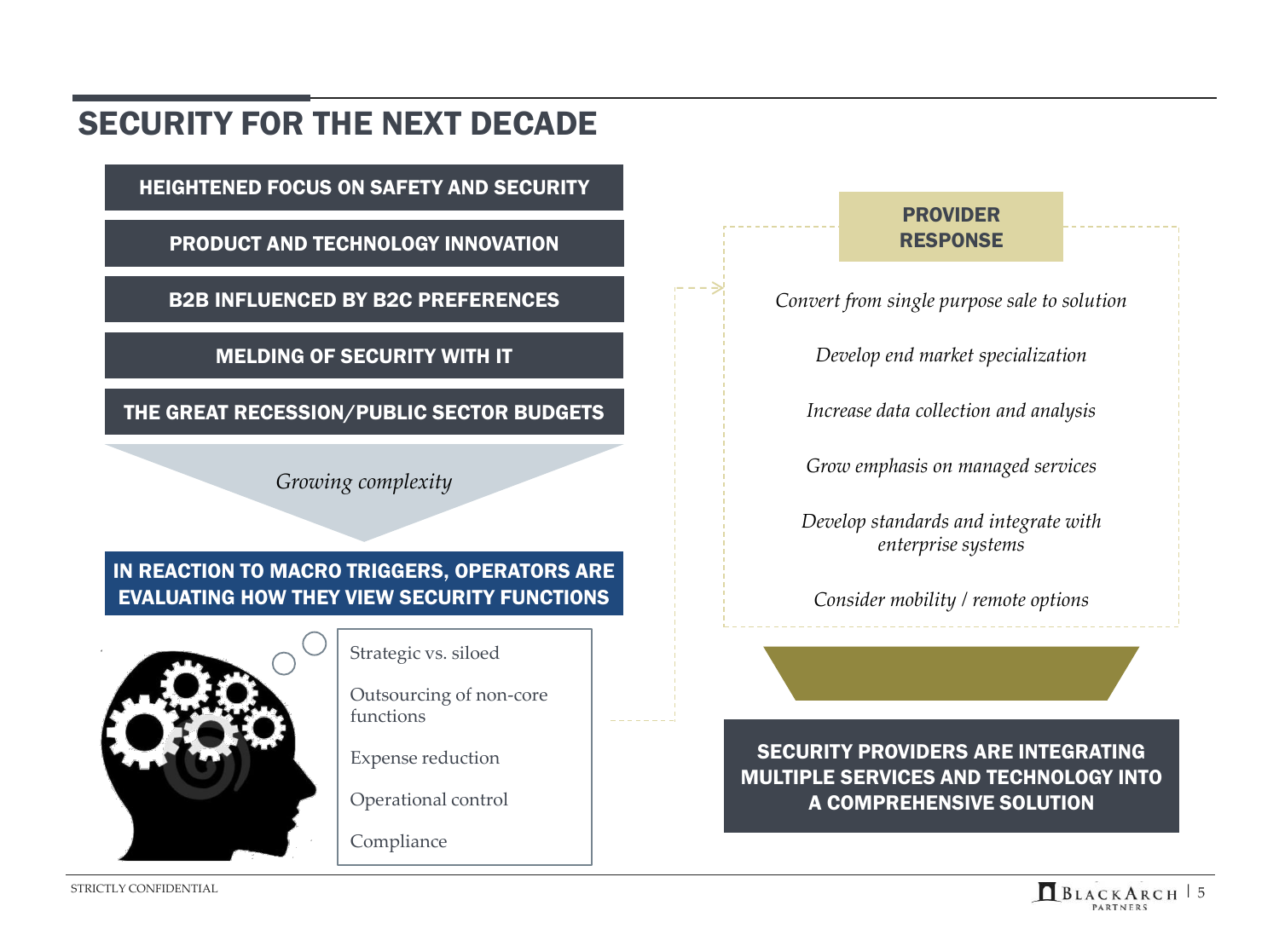### SHIFTING THEMES ACROSS THE SECURITY LANDSCAPE

#### PHYSICAL SECURITY

- "Security guards"
- **Protect the assets**
- Different security functions provided in each separate unit within a company
- **Low value-add / project-based**
- "Security officers"
- **Protect the business**
- Recognize security as a core functional area
- Evolve to managed service offerings
- ROI/TCO Model

#### DATA AND IDENTITY SECURITY

#### EXPONENTIAL PROLIFERATION OF VIRTUAL DATA AND MOBILE INTERNET ACCESSIBILITY

- Gradual and carefully tested technological deployment
- **Limited personal information available through** technology use
- **Device-centric protection**
- Rapid expansion in technological developments, at a rate faster than they can be properly secured
- Plethora of personal information transmitted through various technology platforms
- **Data-centric protection**

#### PHYSICAL SECURITY INFORMATION MANAGEMENT

- Focus on implementation of the PSIM system, with little knowledge of next steps
- Alerts and post-incident management platforms
- **"** "Reactive" Security
- Potential Security Solution
- Expand understanding of the uses of data gathered through PSIM software
- Utilize predictive behavioral platforms
- "Proactive" Risk Management
- Comprehensive Risk Management Platform

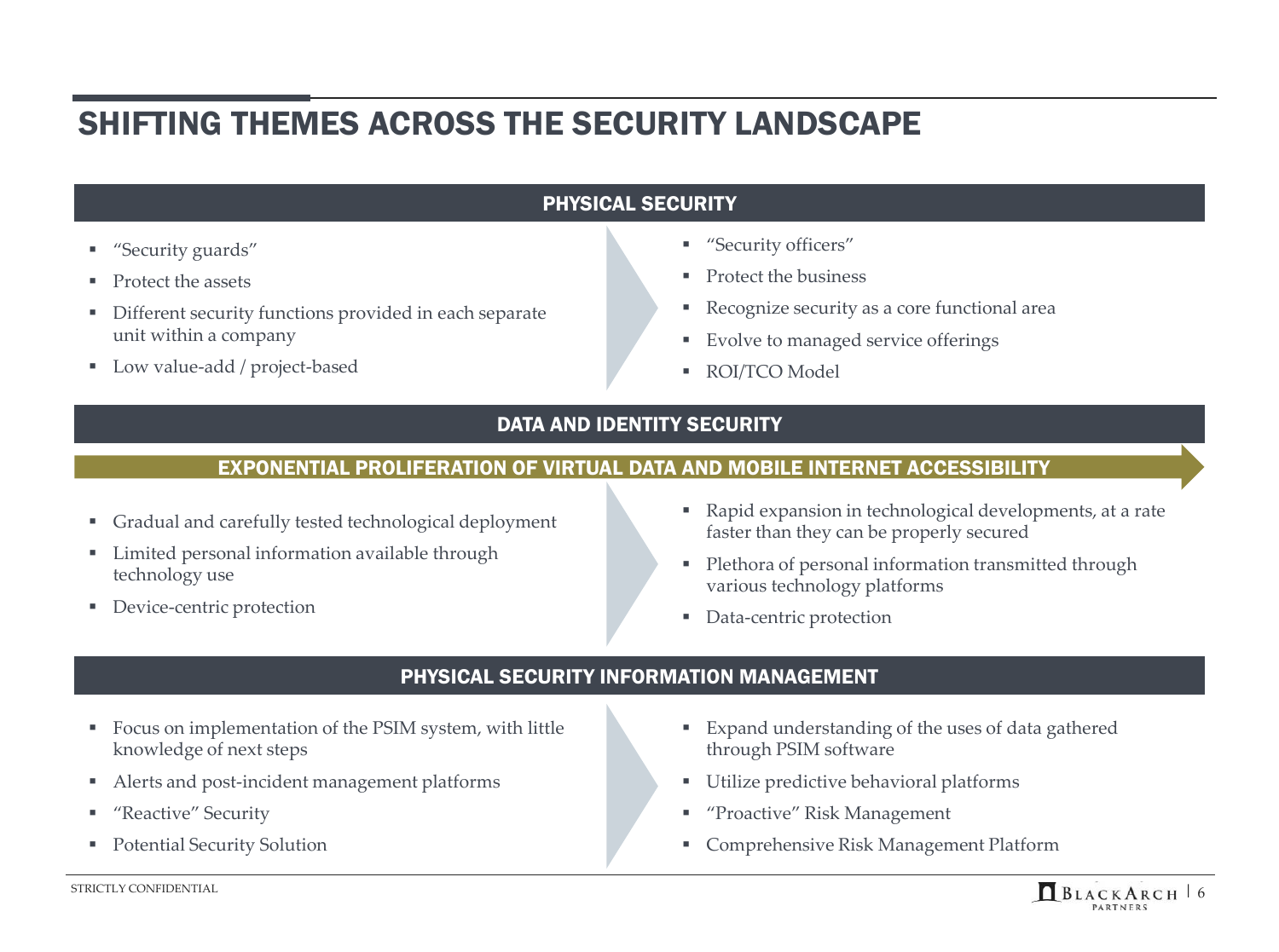## OPPORTUNITY TO ADVANCE MARKET DIFFERENTIATION

*Technology integration and scalability are critical competitive advantages*



STRICTLY CONFIDENTIAL  $B\cup A\subset K$   $\overline{A}\cdot R\subset H$  | 7